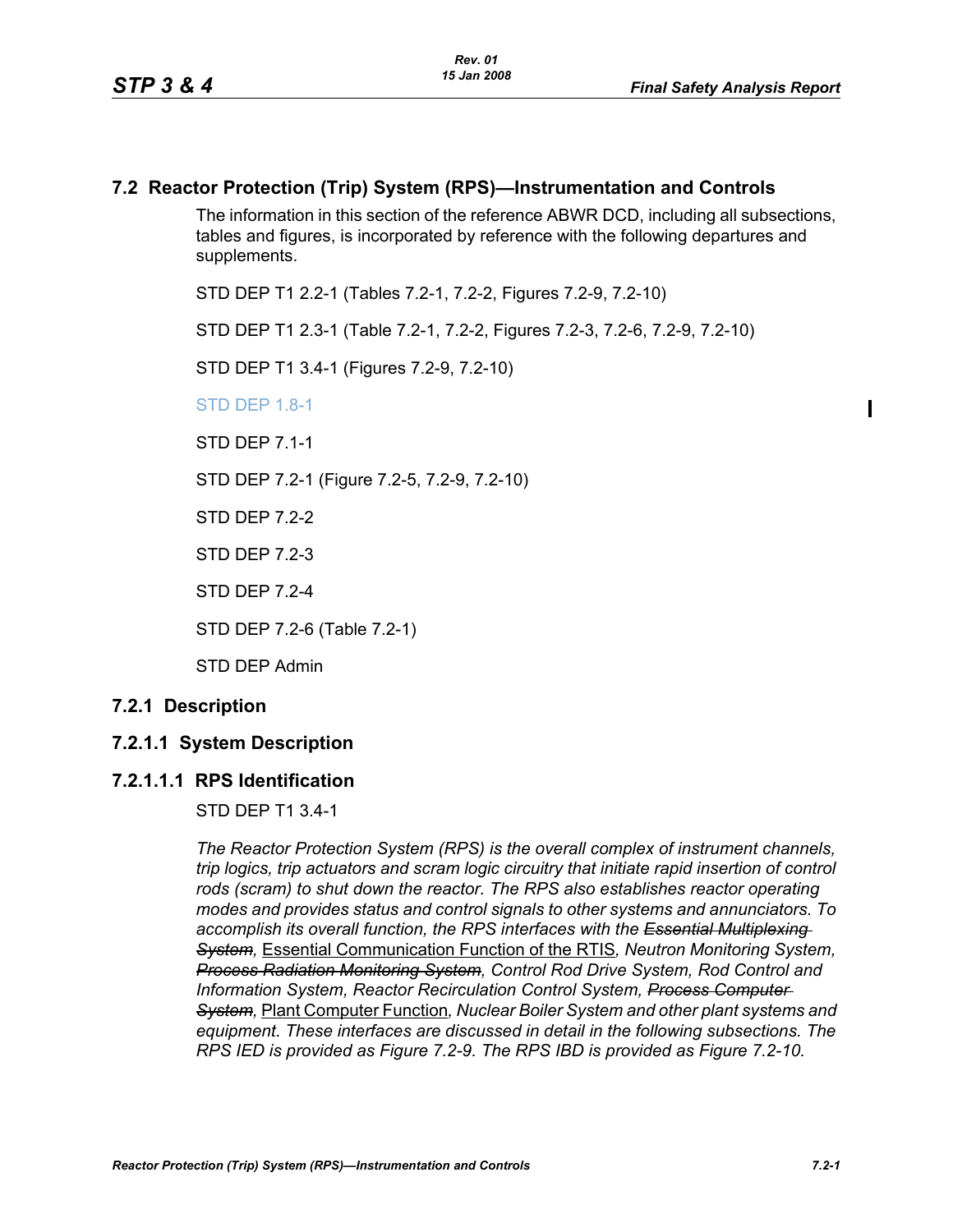# **7.2.1.1.4 RPS Equipment Design**

The following standard supplement addresses design-related information originally provided in Chapter 20 of the reference ABWR DCD.

The RPS design will utilize proven technology to ensure that a sufficient failure rate history is available to support reliability goals.

# **7.2.1.1.4.1 General RPS Equipment**

STD DEP T1 3.4-1

STD DEP 7.2-1

STD DEP 7.2-2

STD DEP Admin

*The RPS equipment is divided into four redundant divisions of sensor (instrument) channels, trip logics and trip actuators, and two divisions of manual scram controls and scram logic circuitry. The sensor channels, divisions of trip logics, divisions of trip actuators and associated portions of the divisions of scram logic circuitry together constitute the RPS scram and air header dump (backup scram) automatic initiation logic. The divisions of manual scram controls and associated portions of the divisions of scram logic circuitry together constitute the RPS scram and air header dump manual initiation logic. The automatic and manual scram initiation logics are independent of each other. RPS equipment arrangement is shown in Figure 7.2-2.*

*(1) Sensor Channels*

*Equipment within a sensor channel includes primarily sensors (transducers or switches), multiplexers* data communication equipment *and digital trip modules (DTMs)* trip units (DTUs)*. The sensors within each channel monitor plant variables (Subsection 7.2.1.1.4.2) send either analog or discrete output to remote multiplexer units (RMUs)* Remote Digital Logic Controllers (RDLCs) *within the associated division of Essential Multiplexing System (EMS)* data communication*. Each division of the EMS* data communication *performs analog-to-digital conversion on analog signals and sends the digital or digitized analog output values of all monitored variables to the DTM* DTU *within the associated RPS sensor channel. The DTM* DTU *in each sensor channel compares individual monitored variable values with trip setpoint values and for each variable sends a separate, discrete (trip/no trip) output signal to all four divisions of trip logics.*

*All equipment within a sensor channel is powered from the same division of Class 1E power source. However, different pieces of equipment may be powered from separate DC power supplies. Within a sensor channel, sensors themselves may belong to the RPS or may be components of another system. Signal conditioning*, including filtering and voltage level conversion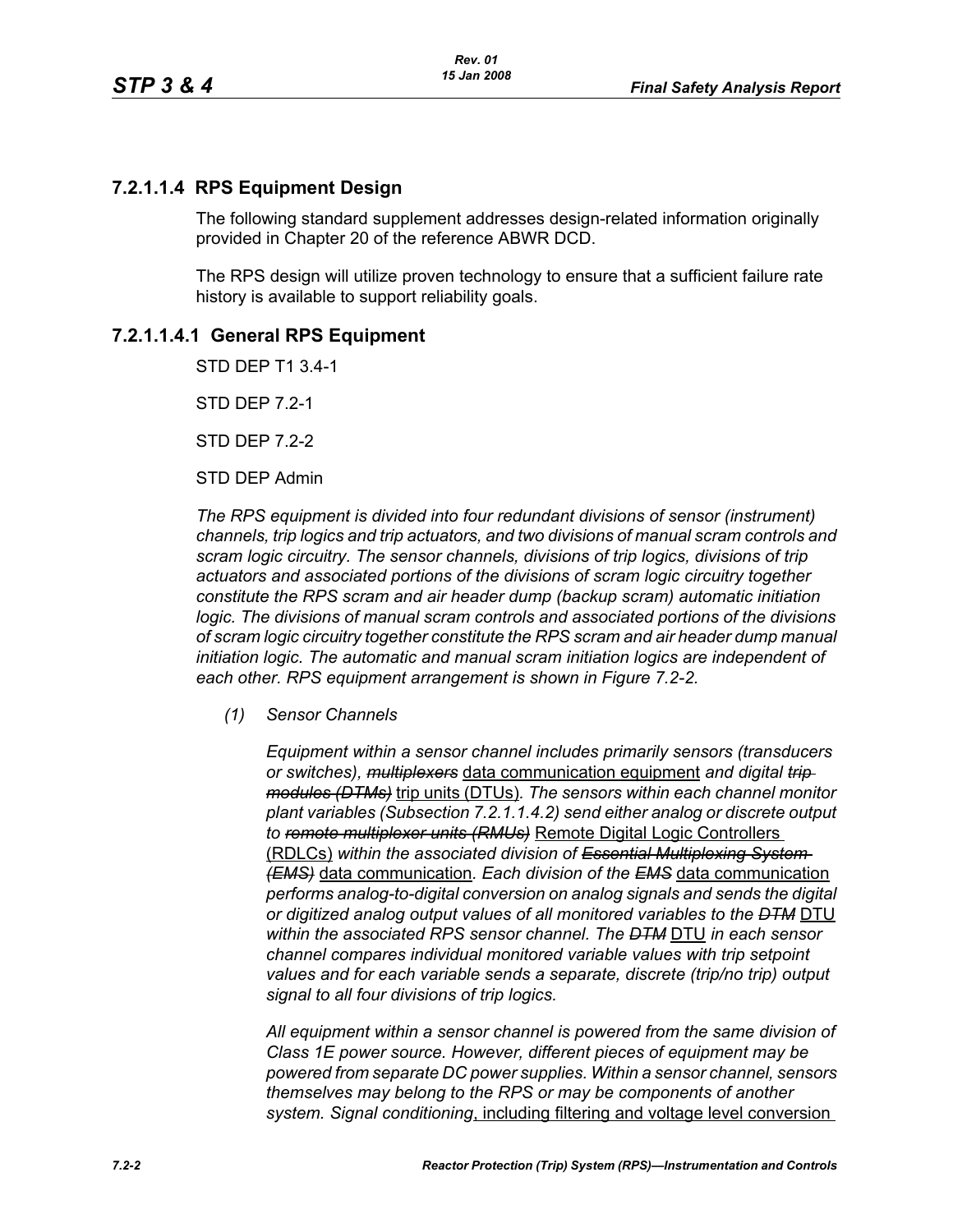for digital systems, *and* signal *distribution* are *performed by the* RDLCs *RMUs is a function of the EMS and is discussed in Section 7A.2.*

*(2) Divisions of Trip Logics*

*The TLUs perform automatic scram initiation logic based on reactor operating mode, channel and division trip conditions and bypass conditions. Each TLU receives bistable* bypass *input signals from the BPU and various switches in the same division and receives isolated bistable* trip *inputs from all four sensor channels* of RPS *and* the corresponding division *divisions of the NMS.*

*(3) Divisions of Trip Actuators*

*Normally closed* open *relay contacts are arranged in the scram logic circuitry between the air header dump valve solenoids and air header dump valve solenoid 125 VDC power source such that, when in a tripped state (coil deenergized* energized*), the relays will cause energization of the air header dump valve solenoids (air header dump initiation). All relays within a division interconnect with relays in all other divisions into two separate two-out-of-four air header dump logic arrangements (Figure 7.2-8).*

# **7.2.1.1.4.2 Initiating Circuits**

STD DEP T1 2.3-1

STD DEP T1 3.4-1

STD DFP 7 2-1

STD DEP 7.2-3

STD DFP 7 2-4

STD DEP T1 2.2-1

STD DEP Admin

*The RPS will initiate a reactor scram when any one or more of the following conditions occur or exist within the plant:*

#### *(7) High Main Steamline Radiation* Not Used

*The systems and equipment that provide trip and scram initiating inputs to the RPS for these conditions are discussed in the following subsections. With the exception of the NMS (1) and PRRM (7), and the TB-trips* TB-trip *(5 and 7) all of the building signals (9) and (10), all of the other systems provide sensor outputs through the EMS* Data Communication of RPS*. Analog-to-digital conversion of these sensor output values is done by EMS* Data Communication of RPS *equipment. NMS and PRRM trip signals are provided directly to the RPS by NMS and PRRM trip logic units. The turbine*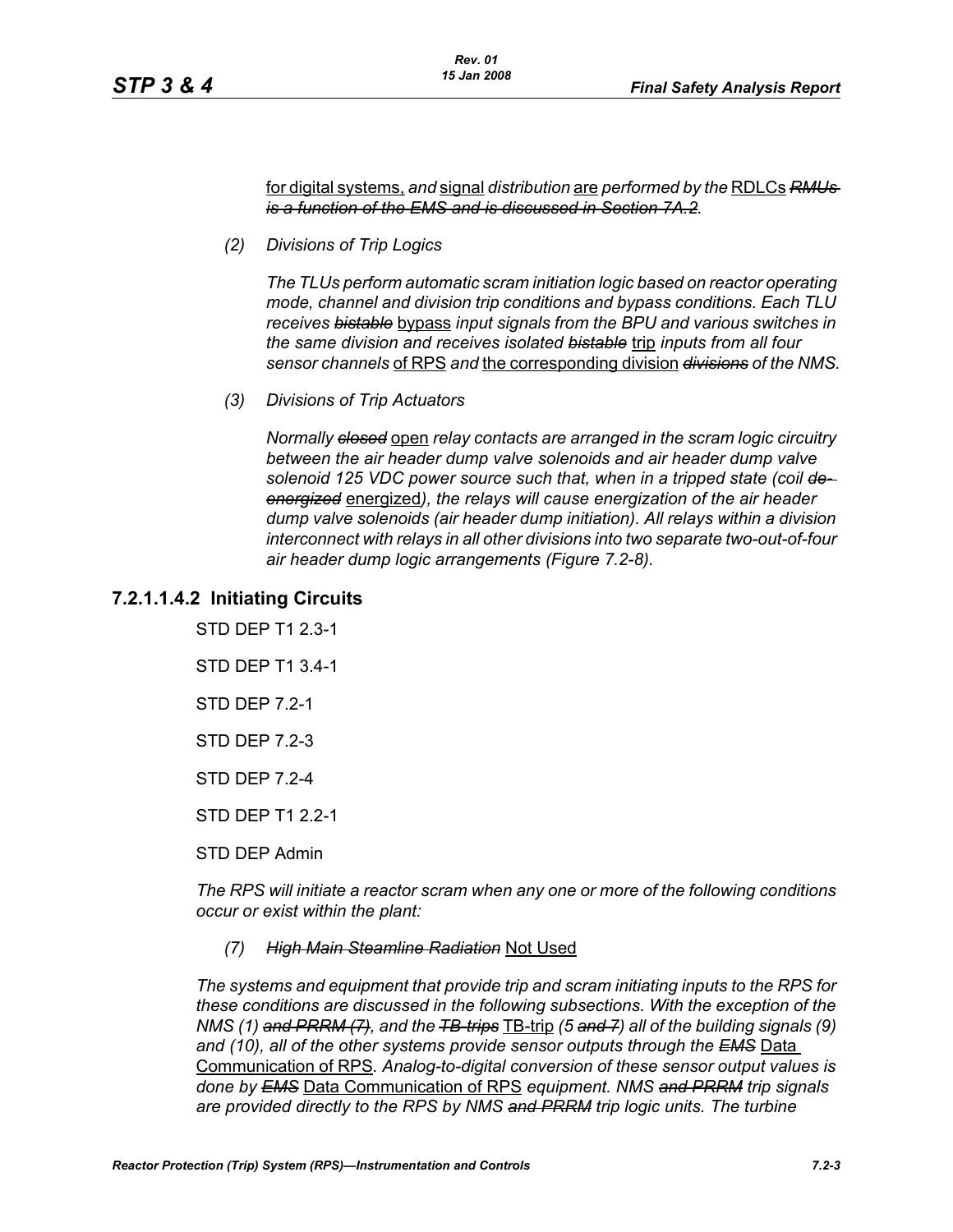П

*building signals 9 and 10 are hardwired to connections in the control building. The TBtrips* TB-trip *(5 and 7) Is are* is *provided through hardwired connections.*

*(1) Neutron Monitoring System (NMS)*

*Each of the four divisions of the NMS equipment provides separate, isolated, bistable SRNM trip and APRM trip signals to all four divisions* the corresponding division *of RPS trip logics (Figure 7.2-5).*

- *(2) Nuclear Boiler System (NBS) (Figure 7.2-6)*
	- *(a) Reactor Pressure*

*Reactor pressure is measured at four physically separated locations by locally mounted pressure transducers. Each transducer is on a separate instrument line and provides analog equivalent output through the EMS* data communication of RTIS *to the DTM* DTU *in one of four RPS sensor channels. The pressure transducers and instrument lines are components of the NBS.*

*(b) Reactor Water Level*

*Reactor water level is measured at four physically separated locations by locally mounted level (differential pressure) transducers. Each transducer is on a separate pair of instrument lines and provides analog equivalent output through the EMS* data communication of RTIS *to the DTM* DTU *in one of the four RPS sensor channels. The level transducers and instrument lines are components of the NBS.*

*(c) Drywell Pressure*

*Drywell pressure is measured at four physically separated locations by locally mounted pressure transducers. Each transducer is on a separate instrument line and provides analog equivalent output through the EMS* data communication of RTIS *to the DTM* DTU *in one of the four RPS sensor channels of the NBS.*

*(d) Main Steamline Isolation (Figure 7.2-4)*

*Each of the four main steamlines can be isolated by closing either the inboard or the outboard isolation valve. Separate position switches on both of the isolation valves of one of the main steamlines provide*  contact *bistable output outputs through the EMS to the DTM* DTU *in one of the four RPS sensor channels. Each main steamline is associated with a different RPS sensor channel. The main steamline isolation valves and position switches are components of the NBS.*

*(e) High Suppression Pool Temperature*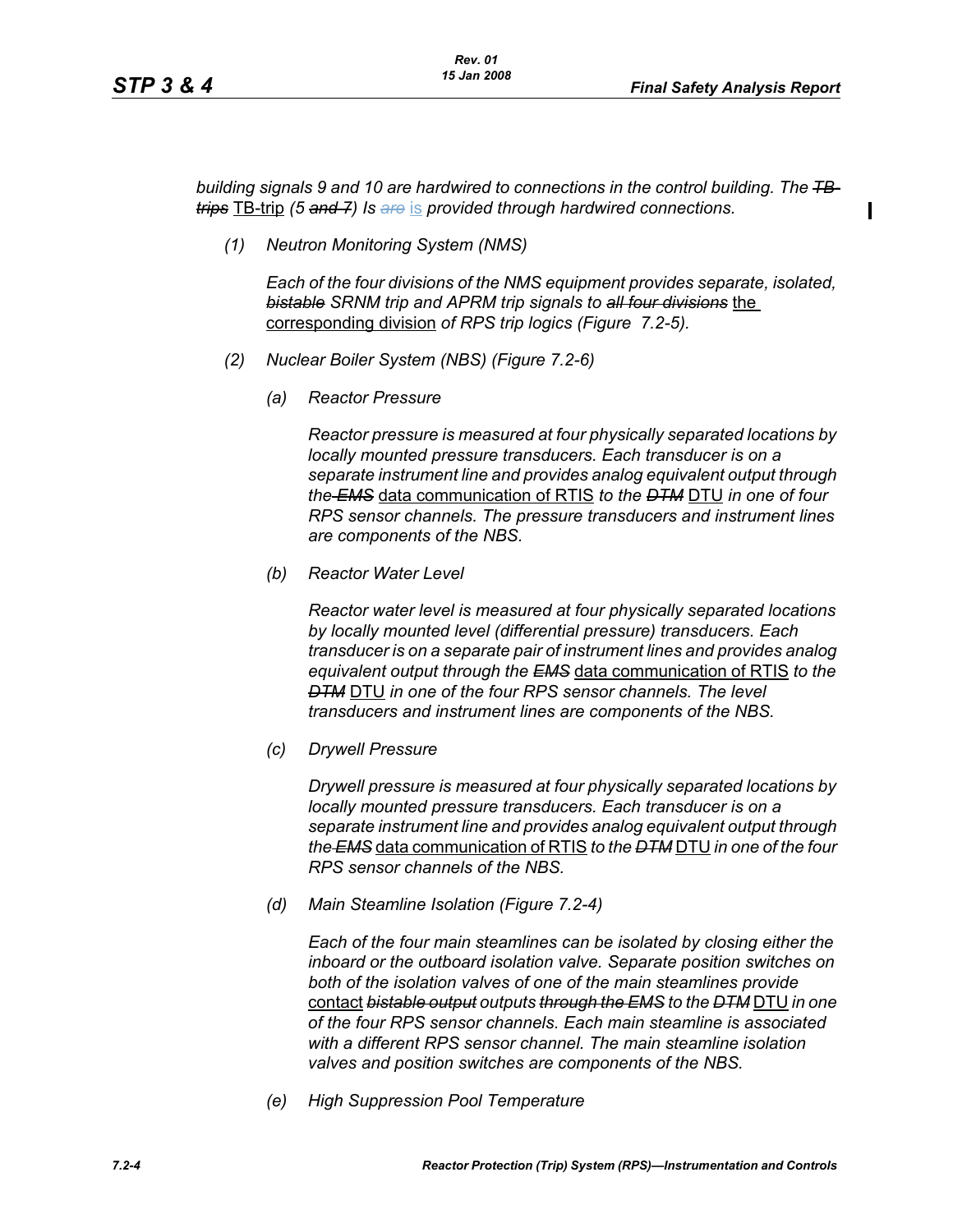*Suppression pool temperature is measured at four physically separated locations by locally mounted sensors. Each sensor is on a separate instrument line and provides analog equivalent of suppression pool temperature to the EMS which,* These sensors are monitored by divisional I/O devices which digitize the signals and*, in turn,* provide *provides digitized suppression pool temperature data to the suppression pool monitoring (SPTM) module of SSLC. SSLC, after process and averaging the data, provides trip signal to the corresponding RPS divisional DTM* DTU*, when the calculated average temperature exceeds the setpoint.*

- *(3) Control Rod Drive (CRD) System (Figure 7.2-6)*
	- *(a) CRD Charging Header Pressure*

*CRD charging header pressure is measured at four physically separated locations by locally mounted pressure transducers. Each transducer is on a separate instrument line and provides analog equivalent output through the EMS* data communication of RTIS *to the DTM* DTU *in one of the four RPS sensor channels. The pressure transducers and instrument lines are components of the CRD System.*

- *(4) Process Radiation Monitoring (PRM) System (Figure 7.2-6)* Not Used
	- *(a) Main Steamline Radiation*

*Main steamline radiation is measured by four separate radiation monitors. Each monitor is positioned to measure gamma radiation in all four main steamlines. The PRM System then provides a separate bistable output to the DTM in each of the four RPS sensor channels. The radiation monitors and associated equipment that determine whether or not main steamline radiation is within acceptable limits are components of the PRM System.*

- *(6) Reactor Protection System (Figure 7.2-3)*
	- *(a) Turbine Stop Valve Closure*

*Turbine stop valve closure is detected by separate valve stem position switches on each of the four turbine stop valves. Each position switch provides bistable output through hard-wired connections to the DTM* DTU *in one of the four RPS sensor channels. The turbine stop valves are components of main turbine; however, the position switches are components of the RPS.*

*(b) Turbine Control Valve Fast Closure*

*Low hydraulic trip system oil pressure is detected by separate pressure switches on each of the four turbine control valve hydraulic*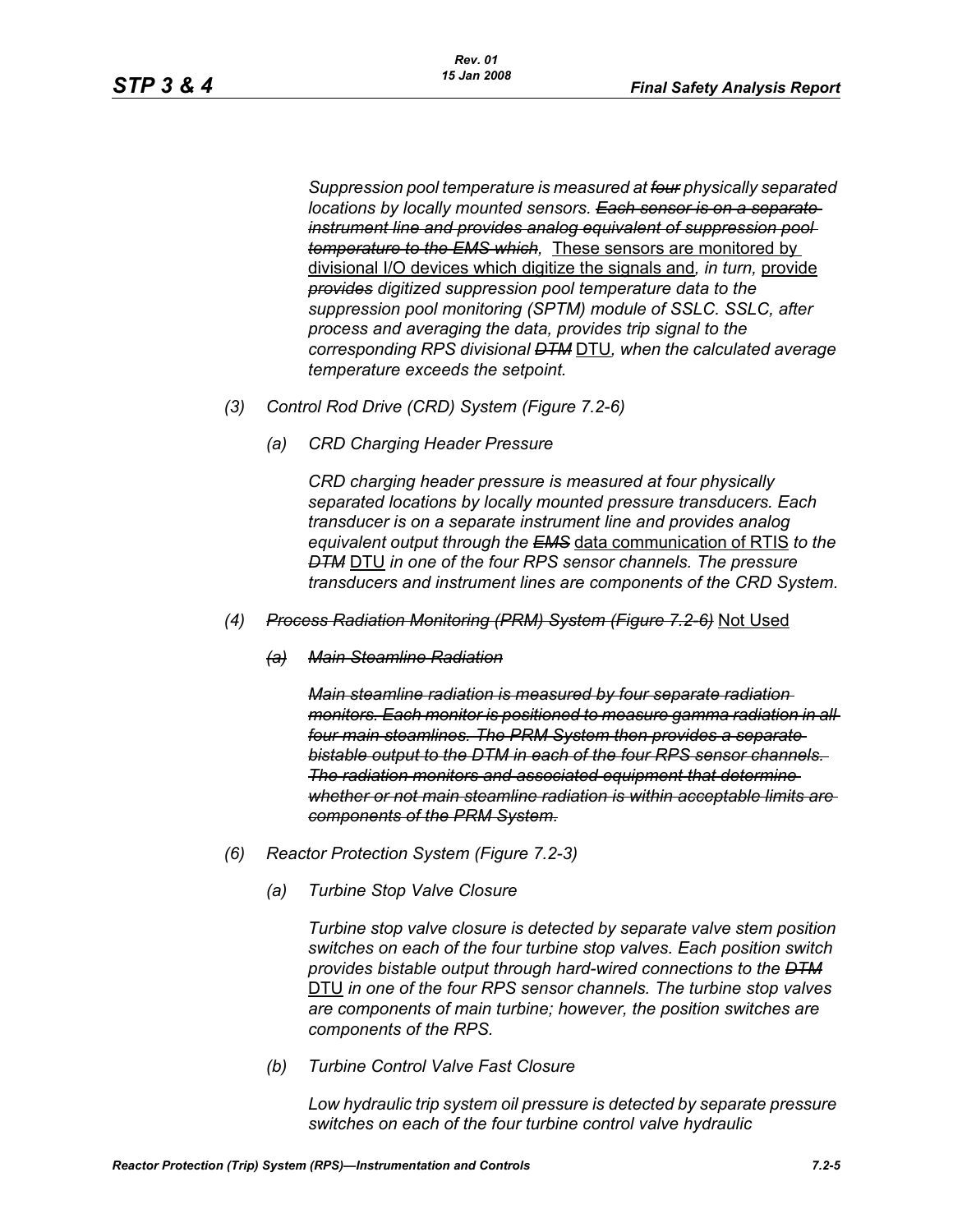*mechanisms. Each pressure switch provides bistable output through hard-wired connections to the DTM* DTU *in one of the four RPS sensor channels. The turbine control valve hydraulic mechanisms are components of the main turbine; however, the position and pressure switches are components of the RPS.*

*(c) Manual Scram*

*Two manual scram switches or the reactor mode switch provide the means to manually initiate a reactor scram independent of conditions within the sensor channels, divisions of trip logics and divisions of trip actuators. Each manual scram switch is associated with one of the two divisions of actuated load power.* 

In addition to the scram initiating variables monitored by the RPS, *bypass initiating variable is also monitored.*

*(d) Turbine First-Stage Pressure* Simulated Thermal Power

*Turbine first-stage pressure is measured at four physically separated locations by locally mounted pressure transducers. Each pressure transducer is on a separate instrument line and provides analog equivalent output through the hard-wired connections to the DTM in one of the four sensor channels.* Simulated Thermal Power (STP) is calculated by NMS and transmitted via hardwired connections to the DTU. *Within the RPS divisions of trip logics, this variable forms a bypass component of the turbine stop valve and turbine control valve closure trip logic.*

# **7.2.1.1.4.3 RPS Logic**

STD DFP 7 2-1

STD DFP T1 2 2-1

STD DEP T1 2.3-1

*(1) Trip Logic and Operating Bypasses*

*Neutron Monitoring System Trips (Figure 7.2-5)*

*A coincident An NMS trip will occur in each division of trip logic when any two or more out of four divisions of APRM or SRNM trip signals are received from the NMS. The coincident SRNM trip is automatically bypassed when the reactor is in the run mode. The coincident APRM trip cannot be bypassed.*

*A non-coincident NMS trip will occur in each division of trip logic when any single APRM or SRNM trip signal is received from the NMS. The noncoincident NMS trip is automatically bypassed when the reactor is in the run mode. When the reactor is in the shutdown, refuel or startup mode, the non-*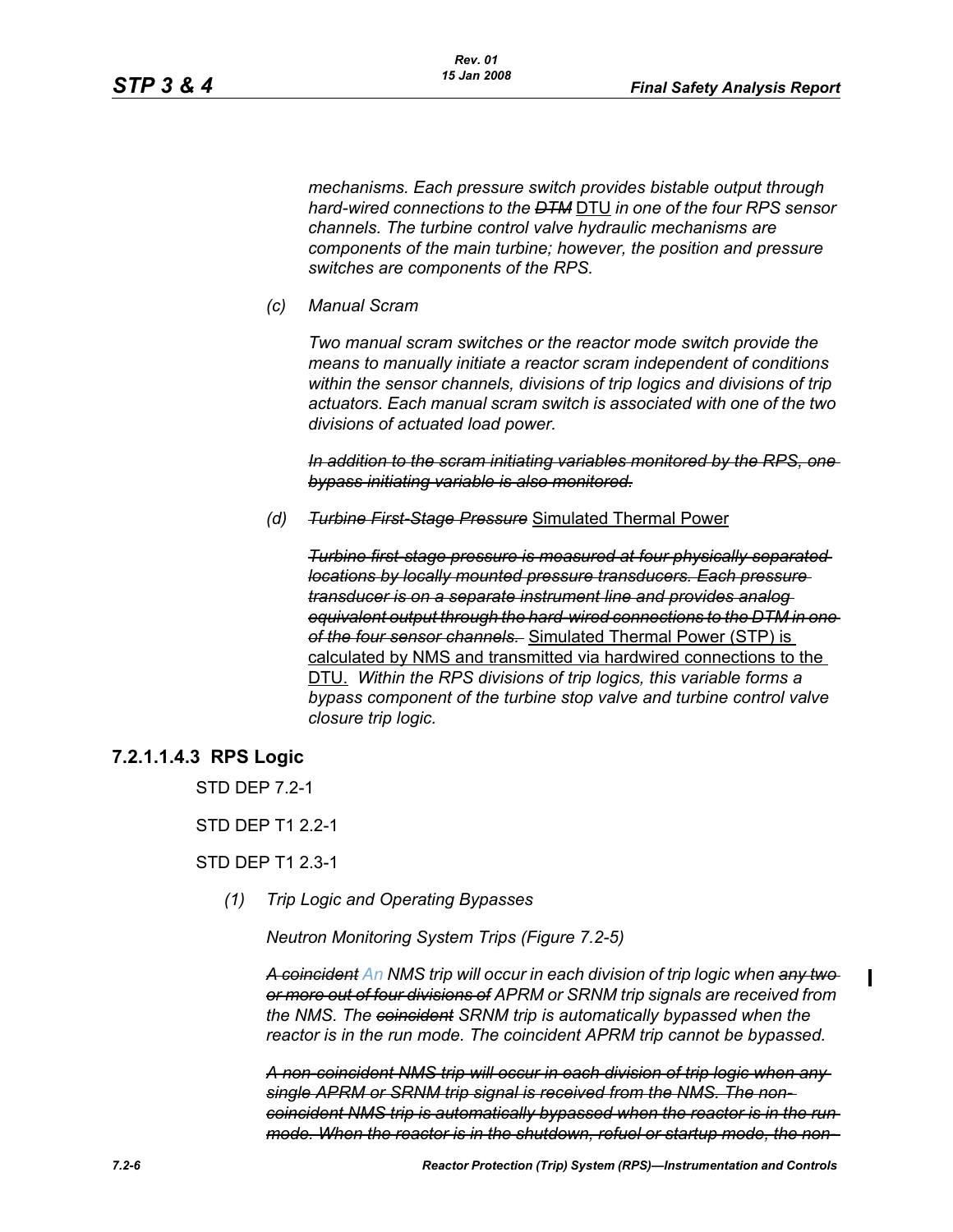*coincident NMS trip can be manually bypassed in each division by a separate, manual, keylock non-coincident NMS trip disable switch.*

*A turbine stop valve closed trip will occur in each division of trip logic when the turbine stop valve is closed in any two or more unbypassed sensor channels. A turbine control valve fast closure trip will occur in each division of trip logic when either the fast acting solenoid valve is closed or the HTS oil pressure is below the trip setpoint in any two or more unbypassed sensor channels. Both of these trips are automatically bypassed in each division of trip logic when turbine first-stage pressure* the simulated thermal power (from NMS) *in the associated sensor channel is below the bypass setpoint. Each division of trip logic sends a separate recirc pump trip initiating signal to the recirc system when these trips occur in the division.*

#### *High Main Steamline Radiation Trip (Figure 7.2-6)*

*A high main steamline radiation trip will occur in each division of trip logic when a main steamline radiation trip condition exists in any two or more unbypassed sensor channels. There are no operating bypasses associated with this trip function.*

# **7.2.1.1.4.4 Redundancy and Diversity**

STD DEP T1 3.4-1

*Instrument sensing lines from the reactor vessel are routed through the drywell and terminate outside the primary containment. Instruments mounted on instrument racks in the four quadrants of the Reactor Building sense reactor vessel pressure and water level from this piping. Valve position switches are mounted on valves from which position information is required. The sensors for RPS signals from equipment in the Turbine Building are mounted locally. The four battery-powered inverters and divisional 120 VAC power suppliers for the SSLC and RPS are located in an area where they can be serviced during reactor operation. Sensor signals (via the multiplex* essential data communication *network) and power cables are routed to four SSLC cabinets (in which RPS components are located) in the divisional electrical compartments. One logic cabinet is used for each division.*

### **7.2.1.1.4.6 Separation**

STD DEP T1 3.4-1

*Four independent sensor channels monitor the various process variables listed in Subsection 7.2.1.1.4.2. The redundant sensor devices are separated so that no single failure can prevent a scram. The arrangement of RPS sensors mounted in local racks is shown in Figure 7.2-2. Locations for local RPS racks and panels are shown on the instrument location drawings provided in Section 1.7. Divisional separation is also applied to the Essential Multiplexing System (EMS)* Ddata Ccommunication for RTIS*, which provides data highways for the sensor input to the logic units. Physically separated cabinets are provided for the four scram logics. Fiber optic cable routing* 

 $\blacksquare$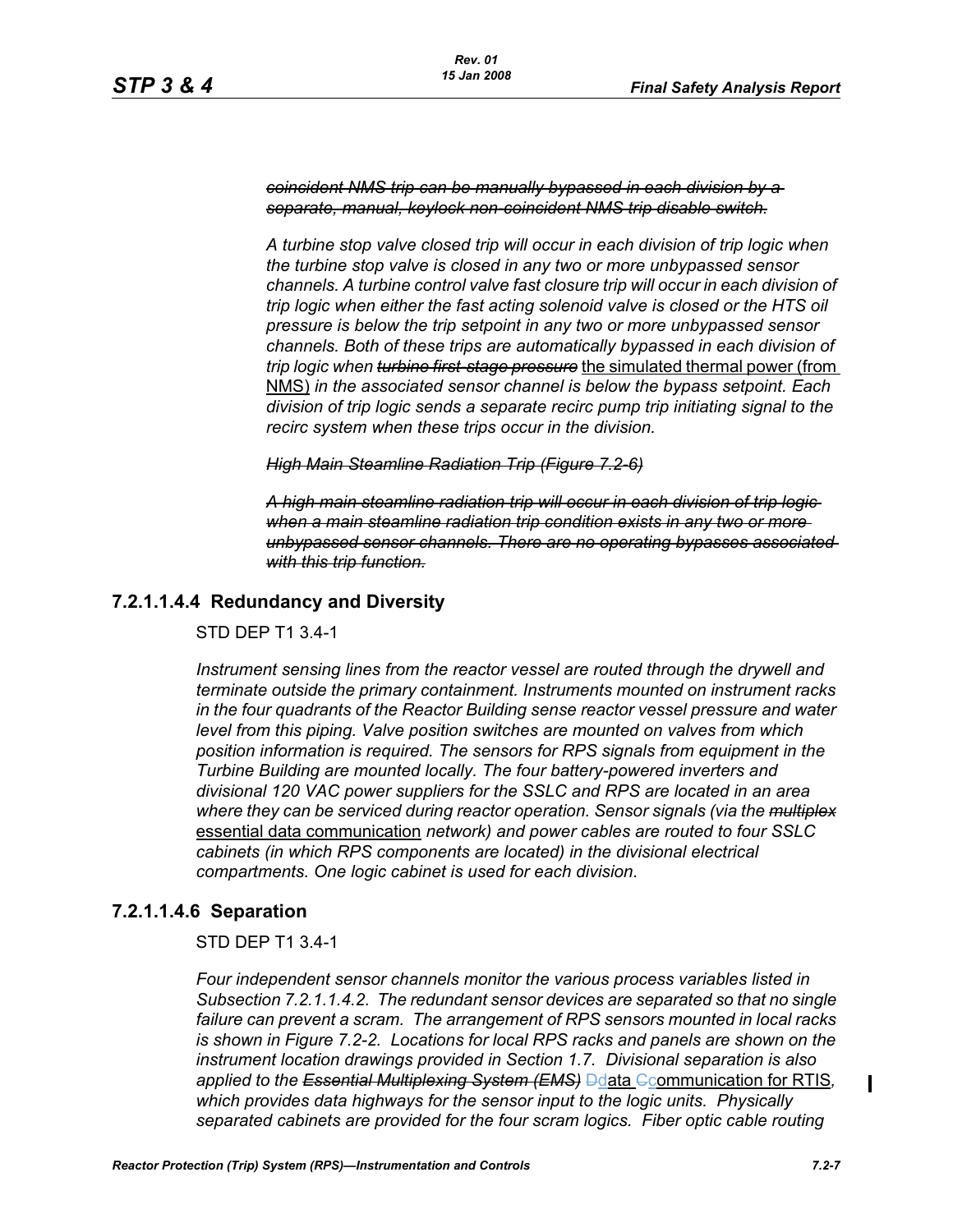either *from remote multiplexing units (RMUs)* remote digital logic controllers (RDLCs) or directly *to control room equipment is shown in raceway plans provided by reference in Section 1.7. The criteria for separation of sensing lines and sensors are discussed in Section 7.1.*

## **7.2.1.1.6 Operational Considerations**

### **7.2.1.1.6.1 Reactor Operator Information**

STD DEP T1 3.4-1

*(2) Annunciators*

*Each RPS trip channel input is provided to the Containment Cooling System (CCS) annunciator system* annunciated *through isolation devices. Trip logic trips, manual trips, and certain bypasses also signal the annunciator system.*

*(3) Computer Alarms*

*Upon detection of a status change of any of the preselected sequential events contacts, the sequence-of-events log shall be initiated and shall signal the beginning of an event. This log will include both NSSS and BOP inputs. Changes of state received 5 milliseconds or more apart* for BOP systems and approximately 25 milliseconds or more apart for NSSS systems *are sequentially differentiated on the printed log, together with time of occurrence, which shall be printed in hours, minutes, seconds, and milliseconds. Use of the alarm typewriter and computer is not required for plant safety. The printout of trips is particularly useful in routinely verifying the correct operation of pressure, level, and valve position switches as trip points are passed during startup, shutdown, and maintenance operations.*

#### **7.2.1.1.7 Setpoints**

STD DEP T1 2.3-1

*Instrument ranges are chosen to cover the range of expected conditions for the variable being monitored. Additionally, the range is chosen to provide the necessary accuracy for any required setpoints and to meet the overall accuracy requirements of the channel.*

*(9) Main Steamline High Radiation* Not Used

*High radiation in the vicinity of the main steamlines may indicate a gross fuel failure in the core. When high radiation is detected near the steamlines, a scram is initiated to limit release of fission products from the fuel. The high radiation trip setting is selected high enough above background radiation levels to avoid spurious scrams yet low enough to promptly detect a gross release of fission products from the fuel. More information on the trip setting is available in Section 7.3.*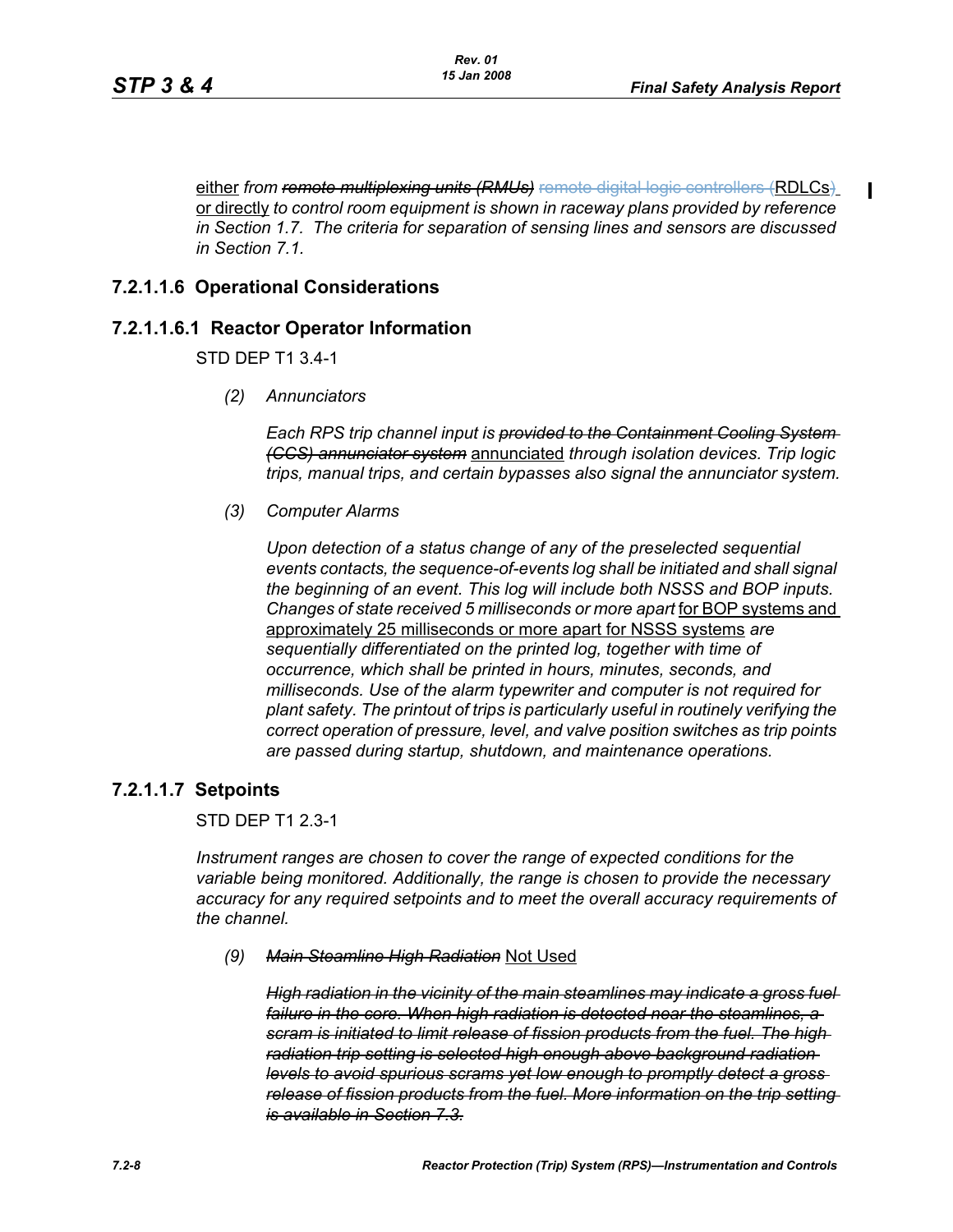# **7.2.1.1.10 Main Control Room Area**

STD DFP T1 2 2-1

*Virtually all hardware within the RPS design scope is located within the four separate and redundant safety system logic and control (SSLC) cabinets in the main control room, except the instrumentation for monitoring turbine stop valve closure and turbine control valve fast closure, and turbine first-stage pressure. The panels are mounted on four separate control complex system steel floor sections which, in turn, are installed in the main control room. The major control switches are located on the principal console.*

# **7.2.1.1.11 Control Room Cabinets and Their Contents**

STD DEP Admin

STD DEP T1 3.4-1

*The SSLC logic cabinets, which contain* containing *the RPS for Divisions I, II, III, and IV, include a vertical board* input signal interface cards (ISIC) *for each division. The vertical boards* ISICs *contain digital and solid-state discrete and integrated circuits used to condition signals transferred to the SSLC from the EMS* via data communication for RTIS*. They also contain combinational and sequential logic circuits for the initiation of safety actions and/or alarm annunciation, isolators for electrical and physical separation of circuits used to transmit signals between redundant safety systems or between safety and non-safety systems, and system support circuits such as power supplies, automatic testing circuits, etc. Load drivers with solid-state switching outputs for actuation solenoids, motor control centers, or switchgear may be located in the control room.*

# **7.2.1.2 Design Bases**

STD DEP 1.8-1

STD DEP 7.1-1

STD DEP 8.3-1

*Design bases information requested by IEEE-279*603 *is discussed in the following paragraphs. These IEEE-279*603 *design bases aspects are considered separately from those more broad and detailed design bases for this system cited in Subsection 7.1.2.2.*

*(3) Sensors*

*A minimum number of LPRMs per APRM are required to provide adequate protective action. This is the only variable that has spatial dependence (IEEE-*279603*, Paragraph* 3.34.6.

*(4) Operational Limits*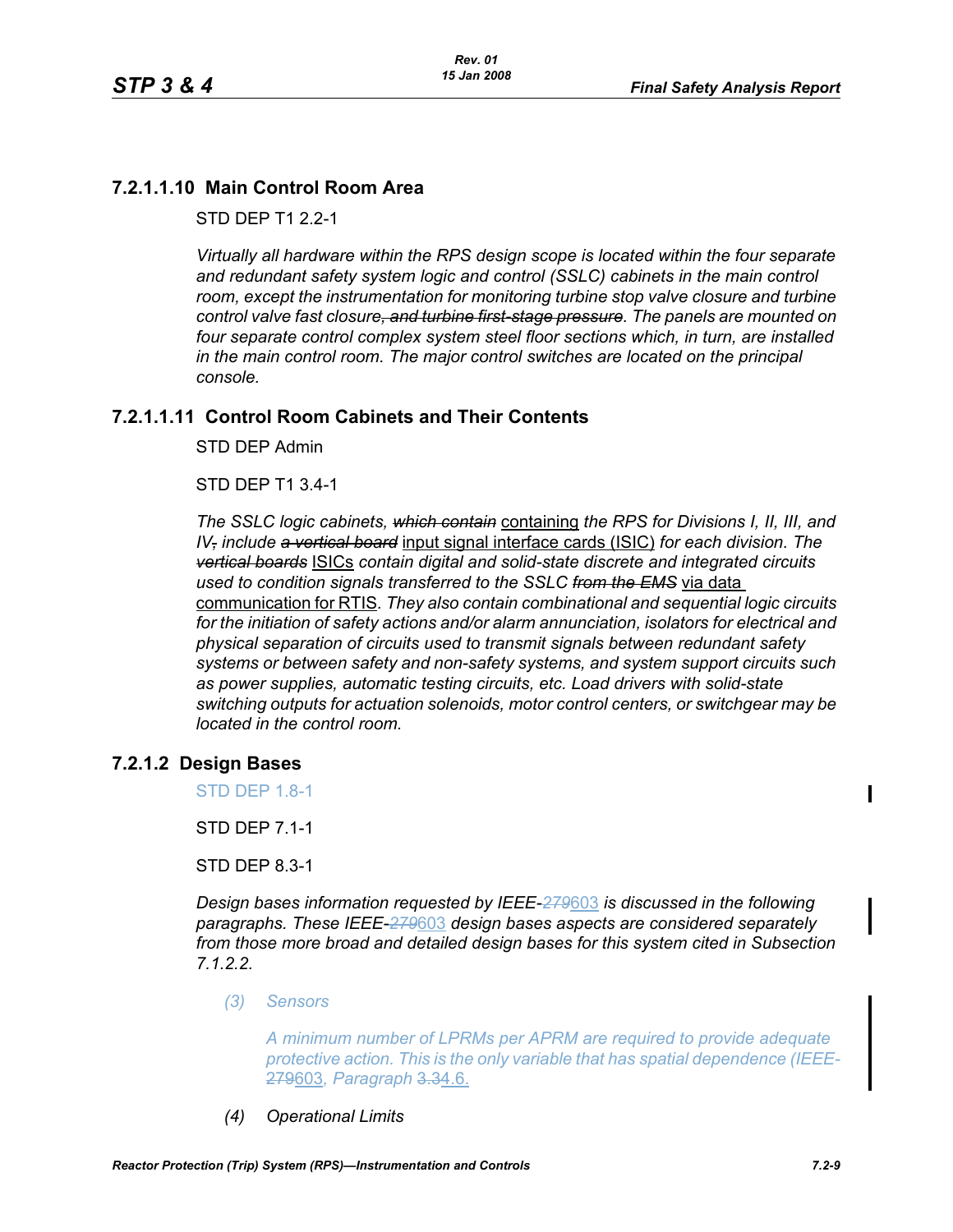*Operational limits for each safety-related variable trip setting are selected with sufficient margin to avoid a spurious scram. It is then verified by analysis that the release of radioactive material following postulated gross failure of the fuel or the reactor coolant pressure boundary is kept within acceptable bounds. Design basis operational limits in Chapter 16* the Instrument Setpoint Summary Report *are based on operating experience and constrained by the safety design basis and the safety analyses.*

*(5) Margin Between Operational Limits*

*The margin between operational limits and the limiting conditions of operation (scram) for the Reactor Protection System are described in Chapter 16* the Instrument Setpoint Summary Report*. The margin includes the maximum allowable accuracy error, sensor response times, and sensor setpoint drift.*

*(6) Levels Requiring Protective Action*

*Levels requiring protective action are provided in Chapter 16. These levels are design basis setpoints and are at least as limiting as the limiting safety system settings provided in Chapter 16* the Instrument Setpoint Summary Report*.*

*(7) Ranges of Energy Supply and Environmental Conditions*

*The RPS 120 VAC power is provided by the four battery-powered inverters, for the SSLC, each with an alternate Class 1E 120 VAC supply. The batteries, which are designed for a two-hour minimum capacity, have sufficient stored energy to ride through switching transients in the switch yards in order to prevent switching transients from causing a scram. The alternate sources of 120V power are provided to each SSLC bus from transformers powered from the 6.9 kV* 4.16kV *emergency diesel generators. Since there are three diesel generators, the fourth division alternate power originates from the first division diesel.*

### **7.2.2.1 Conformance to Design Bases Requirements**

STD DEP T1 2.3-1

STD DEP T1 3.4-1

STD DEP 7.1-1

*(1) Design Bases 7.1.2.2(1)(a)*

*Table 7.2-1 provides a listing of the sensors selected to initiate reactor scrams and delineates the range for each sensor. Setpoints, and accuracy and response time can be found in Chapter 16* the Instrument Setpoint Summary Report. Response times are included in the analysis calculation for the design limit. *This information establishes the precision of the RPS variable sensors.*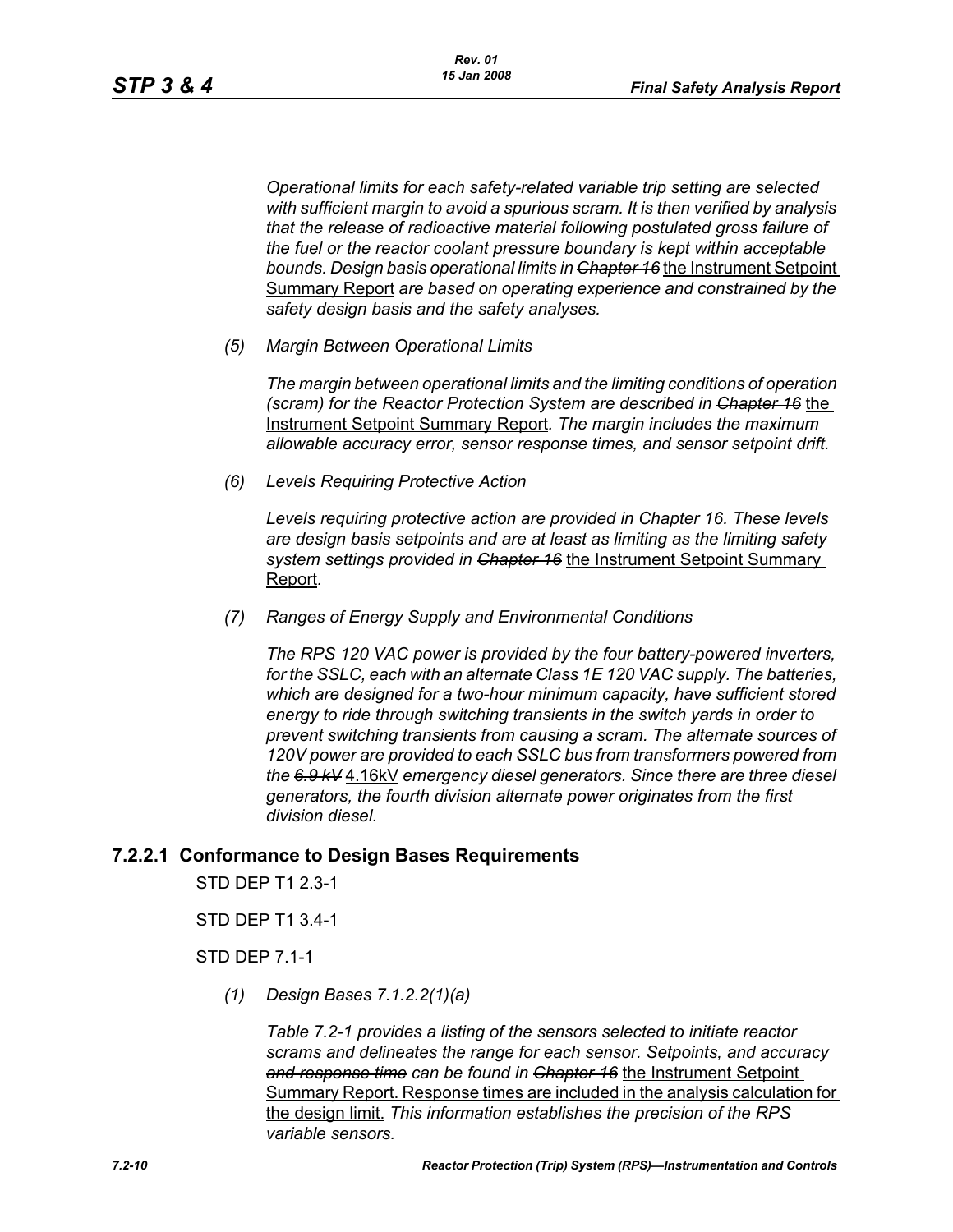*(3) Design Basis 7.1.2.2(1)(c)*

*The scram initiated by the main steamline radiation monitoring system* isolation valve closure *and reactor vessel low-water level satisfactorily limits the radiological consequences of gross failure of the fuel or RCPB. (Chapter 15 evaluates gross failure of the fuel and RCPB). In no case does the release of radioactive material to the environs result in exposures which exceed the guidelines of applicable published regulations.*

*(5) Design Basis 7.1.2.2(1)(e)* 

*The scrams initiated by the NMS drywell pressure, reactor vessel pressure, high suppression pool temperature, reactor vessel water level, turbine stop valve closure, MSIV bypass, and turbine control valve fast closure will prevent fuel damage. The scram setpoints and response time requirements* for these variables are identified in Chapter 16 and the the Instrument Setpoint Summary Report and response times are included in the analysis calculation for the design limit; both *have been designed to cover the expected range of magnitude and rates of change during abnormal operational transients without fuel damage. Chapter 15 identifies and evaluates those conditions which threaten fuel integrity. With the selected variables and scram setpoints, adequate core margins are maintained relative to thermal/hydraulic safety limits.*

*(6) RPS Design Basis 7.1.2.2.1(1)(g) through (n)* 

*The RPS is designed so that it is only necessary for trip variables to exceed their trip setpoints for sufficient length of time to trip the digital trip modules* units *and seal-in the associated trip logic. Once this is accomplished, the scram will go to completion regardless of the state of the variable which initiated the protective action.*

*The ability of the RPS to function properly with a single failure is discussed in Subsection 7.2.1.2* 7.2.1.1.4.4*.*

*The ability of the RPS to function properly while any one sensor or channel is bypassed or undergoing test or maintenance is discussed in Subsection 7.2.1.2* 7.2.1.1.4.3*.*

The following standard supplement addresses the licensing requirements from 7.1.2.2(1).

*(9)* Design Basis 7.1.2.2(1)(q), (r) and (s)

Selective automatic and manual operational trip bypasses that permit proper plant operation are provided.

Manual control switches for initiation of reactor scram by plant operator are provided.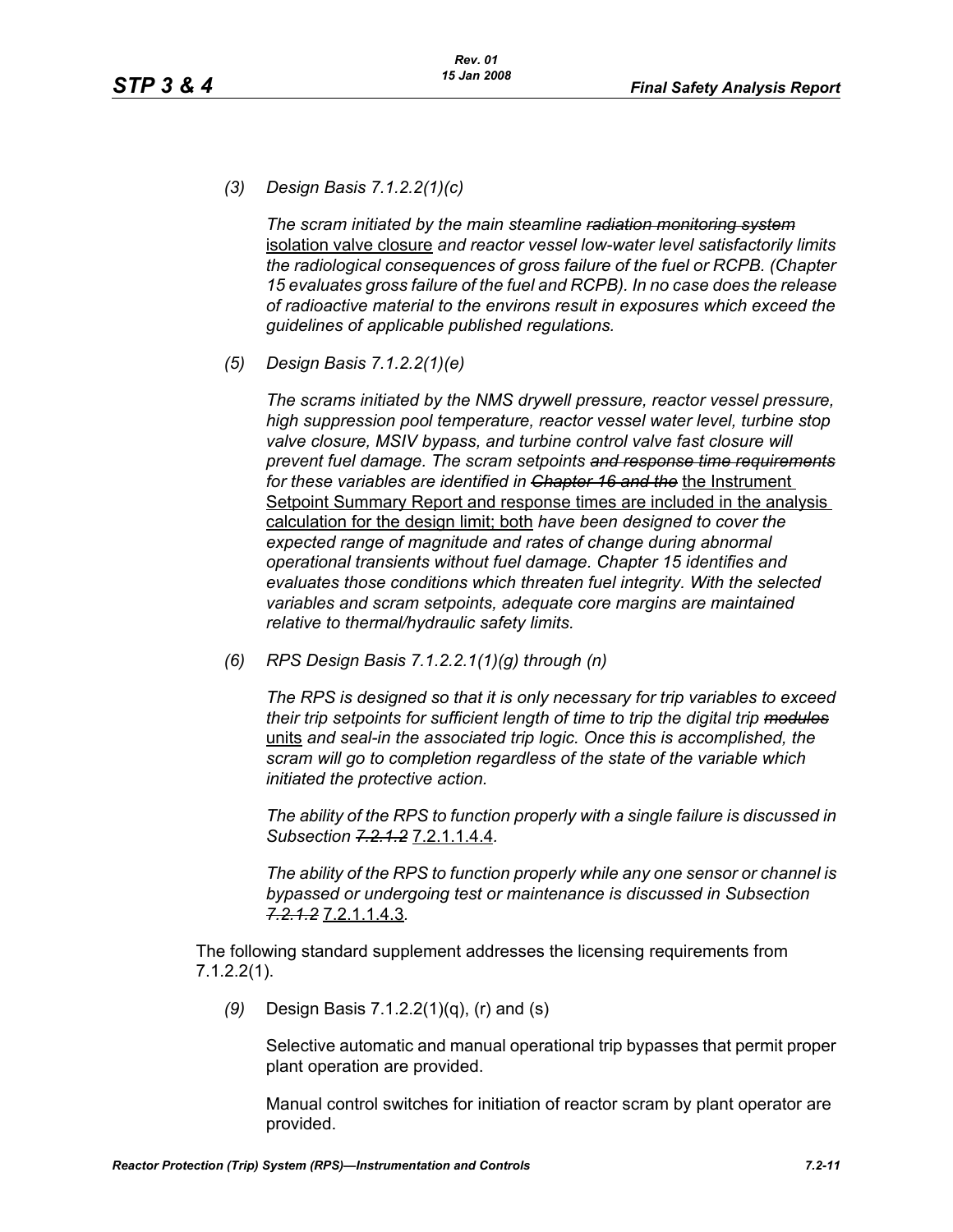Mode switch to allow appropriate operational trips is provided.

## **7.2.2.2.1 Regulatory Guides**

STD DEP T1 3.4-1

#### STD DEP 1.8-1

#### STD DEP Admin

*(3) Regulatory Guide 1.53—Application of the Single-Failure Criterion to Nuclear Power Plant Protection Systems.*

*Compliance with NRC Regulatory Guide 1.53 is met by specifying, designing, and constructing the Reactor Protection System to meet the single-failure criterion described in Section* 4.25.1 *of IEEE-*279603 *(*Criteria for ProtectionStandard Criteria for Safety *Systems for Nuclear Power Generating Stations) and IEEE-379 (Standard Application of the Single-Failure Criterion to Nuclear Power Generating Station Class 1E Systems). Redundant sensors are used and the logic is arranged to ensure that a failure in a sensing element of the decision logic or an actuator will not prevent protective action. Separated channels are employed so that a fault affecting one channel will not prevent the other channels from operating properly. A complete discussion of the RPS power supplies is presented in Subsection 7.2.1.1.*

*(4) Regulatory Guide 1.62—Manual Initiation of Protective Actions.*

*Manual initiation of reactor scram, once initiated, goes to completion as required by IEEE-*279603*, Section 4.16* Sections 5.2 and 7.3.

*(5) Regulatory Guide 1.75*÷*—Physical Independence of Electric Systems*

*The RPS complies with the criteria set forth in IEEE-279*603*, Paragraph 4.6*5.6*, and Regulatory Guide 1.75, which endorses IEEE-384. Class 1E circuits and Class 1E-associated circuits are identified and separated from redundant and non-Class 1E circuits. Isolation devices are provided in the design where an interface exists between redundant Class 1E divisions and between non-Class 1E and Class 1E or Class 1E-associated circuits. Independence and separation of safety-related systems is discussed in Subections 8.3.1.3 and 8.3.1.4* Subsection 8.3.3.6.2*.*

*Physical and electrical independence of the instrumentation devices of the system is provided by channel independence for sensors exposed to each process variable. Separate and independent raceways are routed from each device to the respective remote multiplexing units (RMUs)* I/O devices*. Each channel has a separate and independent control room panel. Trip logic outputs are separated in the same manner as are the channels. Signals*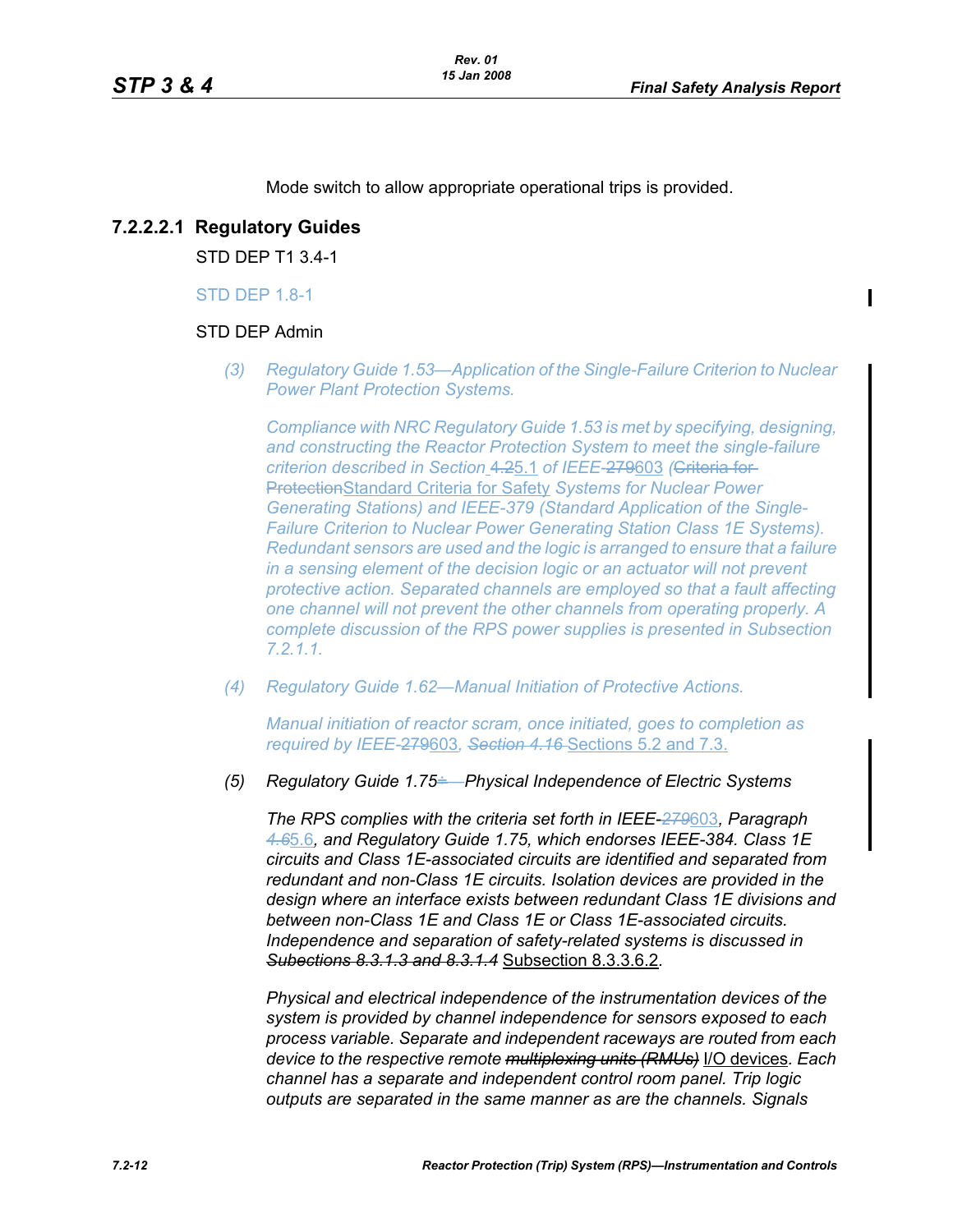$\mathbf I$ 

*between redundant RPS divisions are electrically and physically isolated by Class 1E isolators or by fiber optic cables.*

# **7.2.2.2.3.1 IEEE-279603, ProtectionStandard Criteria for Safety Systems for**

**Nuclear Power Generating Stations**

STD DEP T1 2.3-1

STD DEP T1 2.2-1

STD DEP 1.8-1

STD DEP 7.2-1

*The Reactor Protection (trip) System conforms to the requirements of this standard. The following is a detailed discussion of this conformance.*

- *(1) General Functional Requirement (Paragraph 4.1Section 5)*
- *(2) Single-Failure Criterion (Paragraph4.2Section 5.1)*
- *(3)* Quality of Components and Modules (*Paragraph 4.3Section 5.3)*
- *(4) Equipment Qualification (Paragraph 4.4Section 5.4)*
- *(8) Derivation of System Inputs (Paragraph 4.8)*

*The following RPS trip variables are direct measures of a reactor overpressure condition, a reactor overpower condition, a gross fuel damage condition, or abnormal conditions within the reactor coolant pressure boundary:*

*(b) Main steamline high radiation trip* Not Used

*The turbine stop valve closure trip bypass and control valve fast closure trip operating bypass permit continued reactor operation at low-power levels when the turbine stop or control valves are closed. The selection of turbine first- stage pressure* NMS Simulated Thermal Power (STP) *is an appropriate variable for permissive of this bypass function. In the power range of reactor operation, turbine first-stage pressure STP is essentially linear with increasing reactor power. Consequently, this variable provides the desired measurement of power level (i.e., whenever turbine first- stage pressure* STP *is below a specified value, the valve closure trip signals are automatically bypassed).*

*(10) Capability for Test and Calibration (Paragraph 4.10)*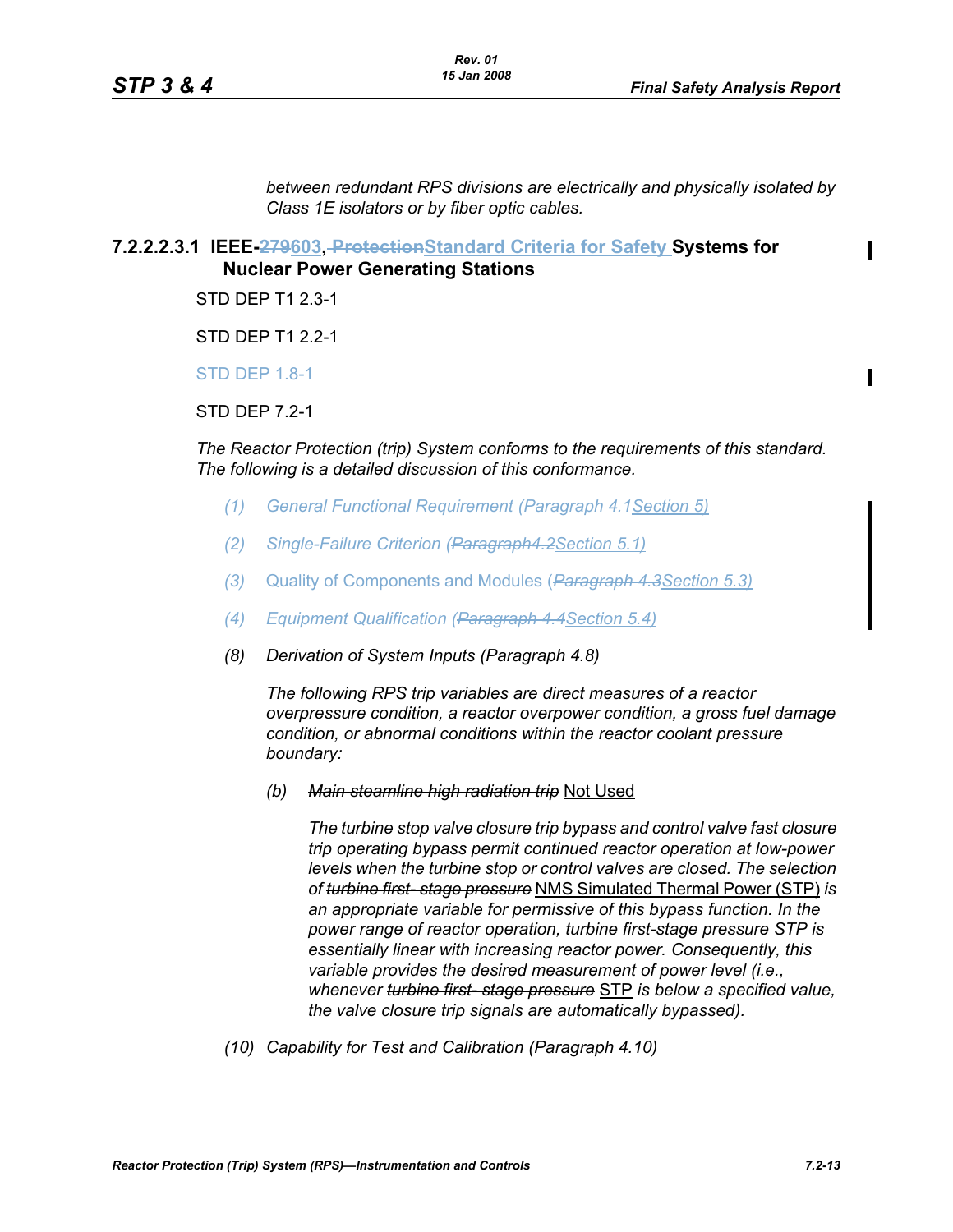*Most sensors have a provision for actual testing and calibration during reactor operation. The exceptions are defined as follows:*

- *(b)* Not Used *Testing of the main steamline high-radiation monitors can be performed during full power operation by cross-comparison of sensors. Calibration of the electronics portion of each channel can be performed during reactor operation by switching in a current source in place of the normal signal from the sensor. Calibration of the sensor itself can be performed during shutdown.*
- *(12) Operating Bypasses (Paragraph 4.12)*

*The following RPS trip variables have no provision for an operating bypass:*

- *(a) Reactor vessel low water level trip*
- *(b) Main steamline high radiation trip* Not Used
- *(15) Multiple Setpoints (Paragraph 4.15)\**

*The trip setpoint of each SRNM channel is generally fixed. However, there is also the scram initiated by intermediate high neutron flux level corresponding to 5E + 5 counts per second. This is only activated in a noncoincidence scram mode by a switch in the RPS SSLC* NMS *cabinet. The conditions under which such trip is to be activated are included in plant operating procedures.*

#### **7.2.2.2.4 Conformance to Branch Technical Positions**

STD DEP 1.8-1

*(1) BTP-ICSB-26: Requirements for Reactor Protection System Anticipatory Trips*

*All hardware components used to provide trip signals to the RPS isare designed in accordance with IEEE-*279603 *and* isare *considered safetyrelated. This includes the sensors for turbine stop valve closure and turbine control valve fast closure even though these are located in the non-seismic Turbine Building. Since reactor high pressure and power trips are diverse to the turbine scram variables, locating the sensors in the turbine enclosure does not compromise the ability of the RPS to provide protection action when required.*

<sup>\*</sup> Includes conformance with BTP ICSB 12.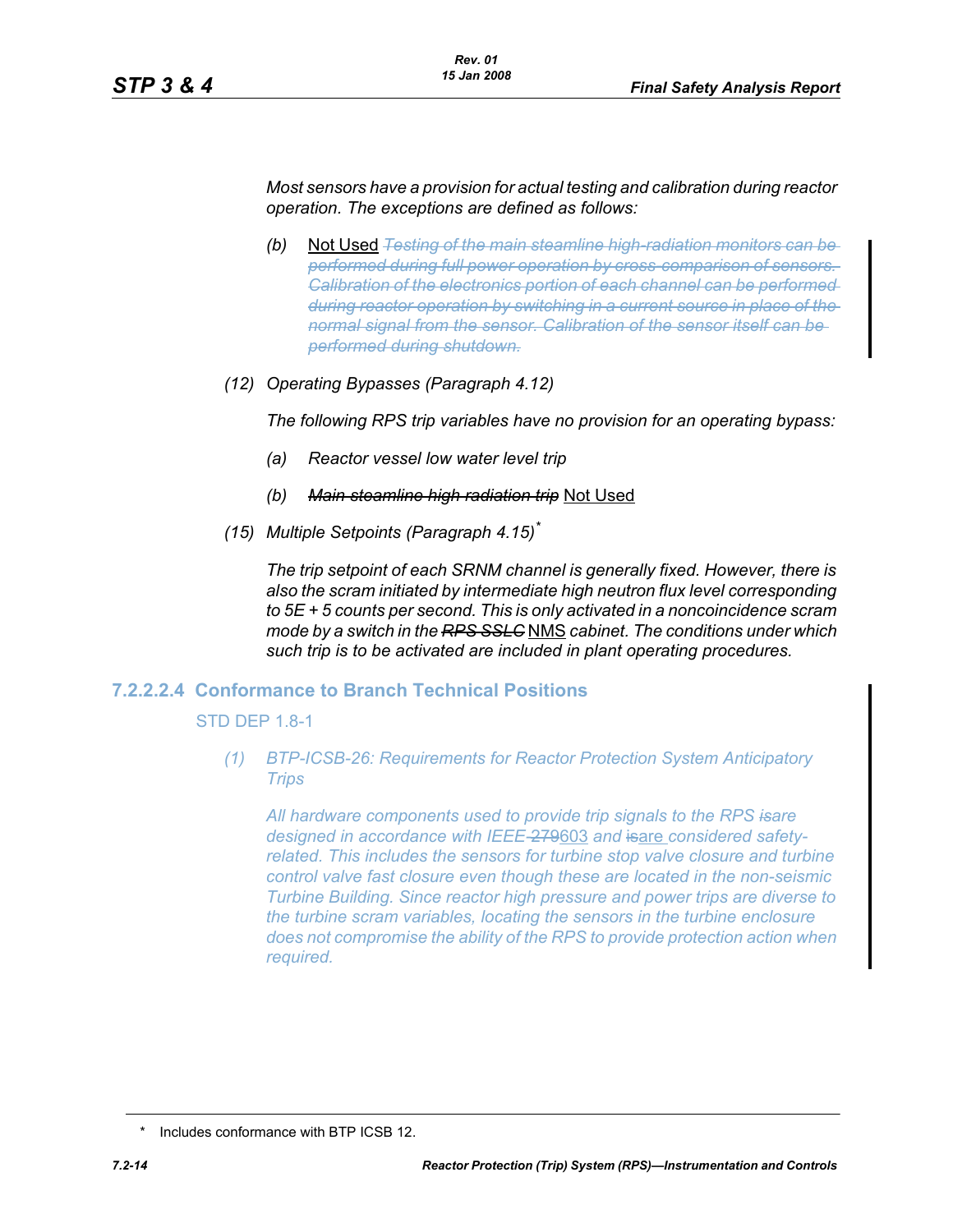| Reactor vessel<br>high pressure                  | 0 10.3 0-10.0 MPa G                 | Pressure-<br>transmitter/trip<br>module        |
|--------------------------------------------------|-------------------------------------|------------------------------------------------|
| Drywell high<br>pressure                         | 0 0.036 MpaG-34.3-100.0<br>KPaG     | Pressure-<br>transmitter/trip<br>module        |
| Reactor vessel<br>low water<br>Level 3           | 0 0.033 MPa G350-500<br>Cm          | Level-<br>transmitter/trip<br>module           |
| Low charging pressure<br>to rod HCU accumulators | 0 245.20-20.0 MPa G                 | Pressure<br>transmitter/<br>trip module        |
| Turbine stop<br>valve closure                    | Fully open<br>to<br>fully closed    | Position switch                                |
| Turbine control<br>valve fast closure            | 0-10.98-15.00 MPa G                 | Pressure-<br>switch transmitter/trip<br>module |
| Main steamline<br>isolation valve<br>closure     | Fully open<br>to<br>fully closed    | Position-<br>switch                            |
| <b>Neutron Monitoring</b><br>System              | <b>APRM or SRNM</b><br>Trip/No Trip | See Section 7.6                                |
| Main steamline<br>high radiation                 | <del>0.01-10<sup>4</sup>mGy/h</del> | <del>Gamma</del><br>detector                   |
| High suppression pool<br>temperature             | 4 to 110°C                          | Temperature-<br>transmitter/trip<br>module     |
| Turbine first-stage                              |                                     | Pressure-                                      |

#### **Table 7.2-1 Reactor Protection System Instrumentation Specifications**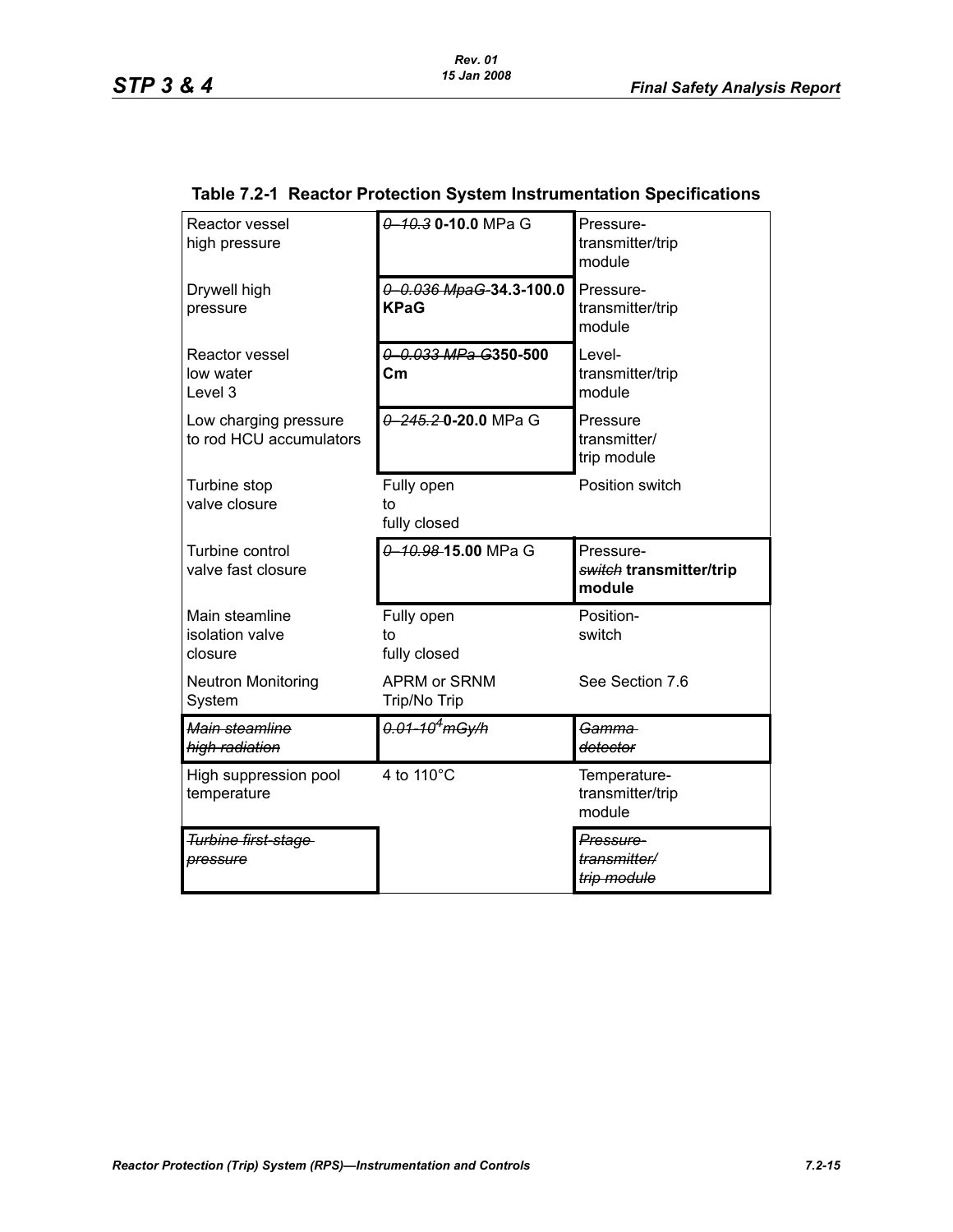$\mathbf{I}$ 

 $\mathbf I$ 

| This table shows the number of sensors required for the functional performance of the<br>reactor protection system. |           |  |
|---------------------------------------------------------------------------------------------------------------------|-----------|--|
| <b>Channel Description</b>                                                                                          | # Sensors |  |
| Neutron Monitoring System (APRM)                                                                                    | 4         |  |
| Neutron Monitoring System (SRNM) <sup>1</sup>                                                                       | 10        |  |
| Nuclear System high pressure                                                                                        | 4         |  |
| Drywell high pressure                                                                                               | 4         |  |
| Reactor vessel low level                                                                                            | 4         |  |
| Low charging pressure to rod hydraulic control unit accumulator                                                     | 4         |  |
| Main steamline isolation valve position                                                                             | 8         |  |
| Turbine stop valve position                                                                                         | 4         |  |
| Turbine control valve fast closure $^2$                                                                             | 8         |  |
| <del>Turbine first-stage pressure (bypass channel)</del>                                                            | 4         |  |
| Main steamline radiation                                                                                            | 4         |  |
| High suppression pool temperature                                                                                   | 64        |  |

# **Table 7.2-2 Channels Required for Functional Performance of RPS**

1 In all modes except RUN.

2) Four limit switches on FASV and our oil pressure switches.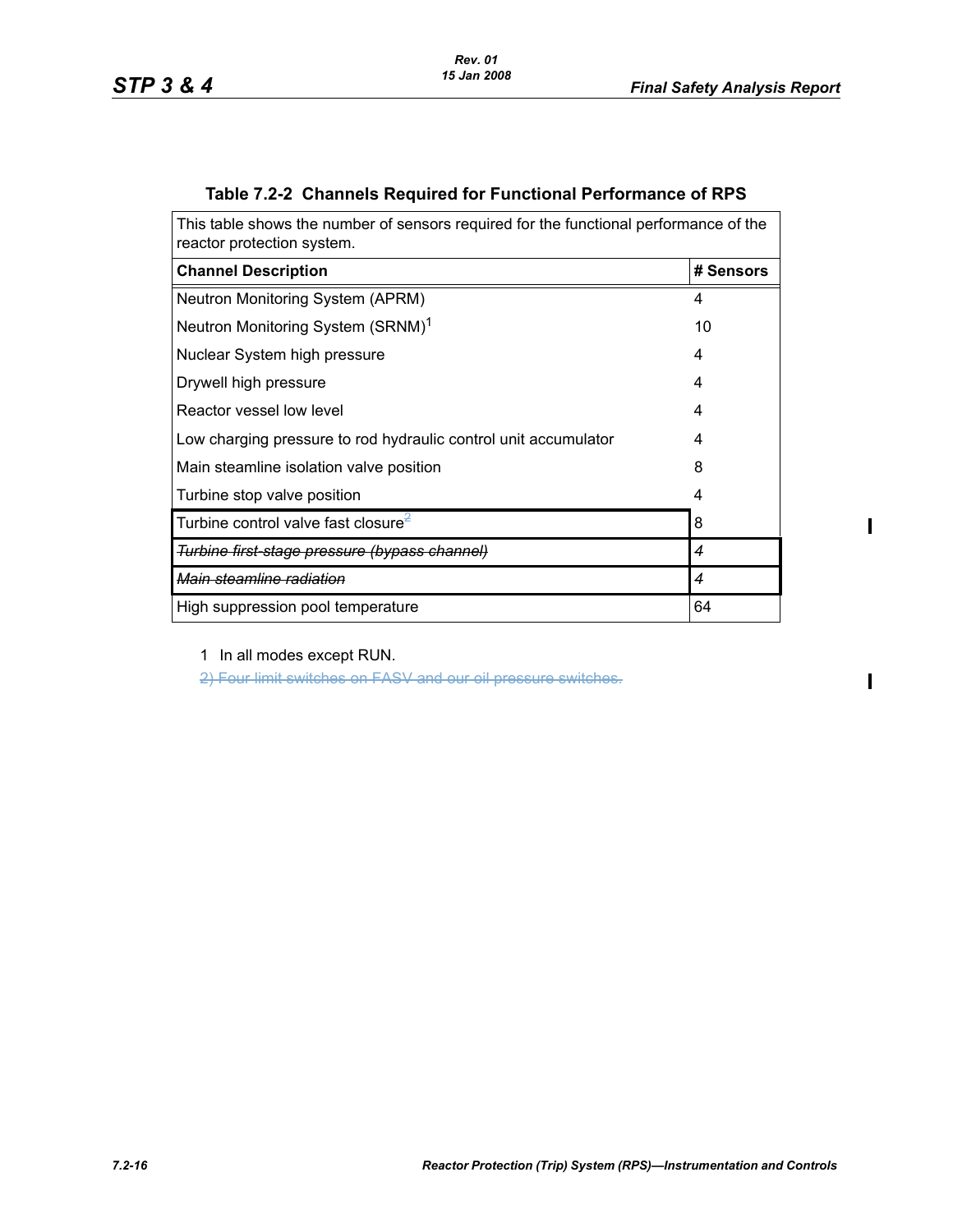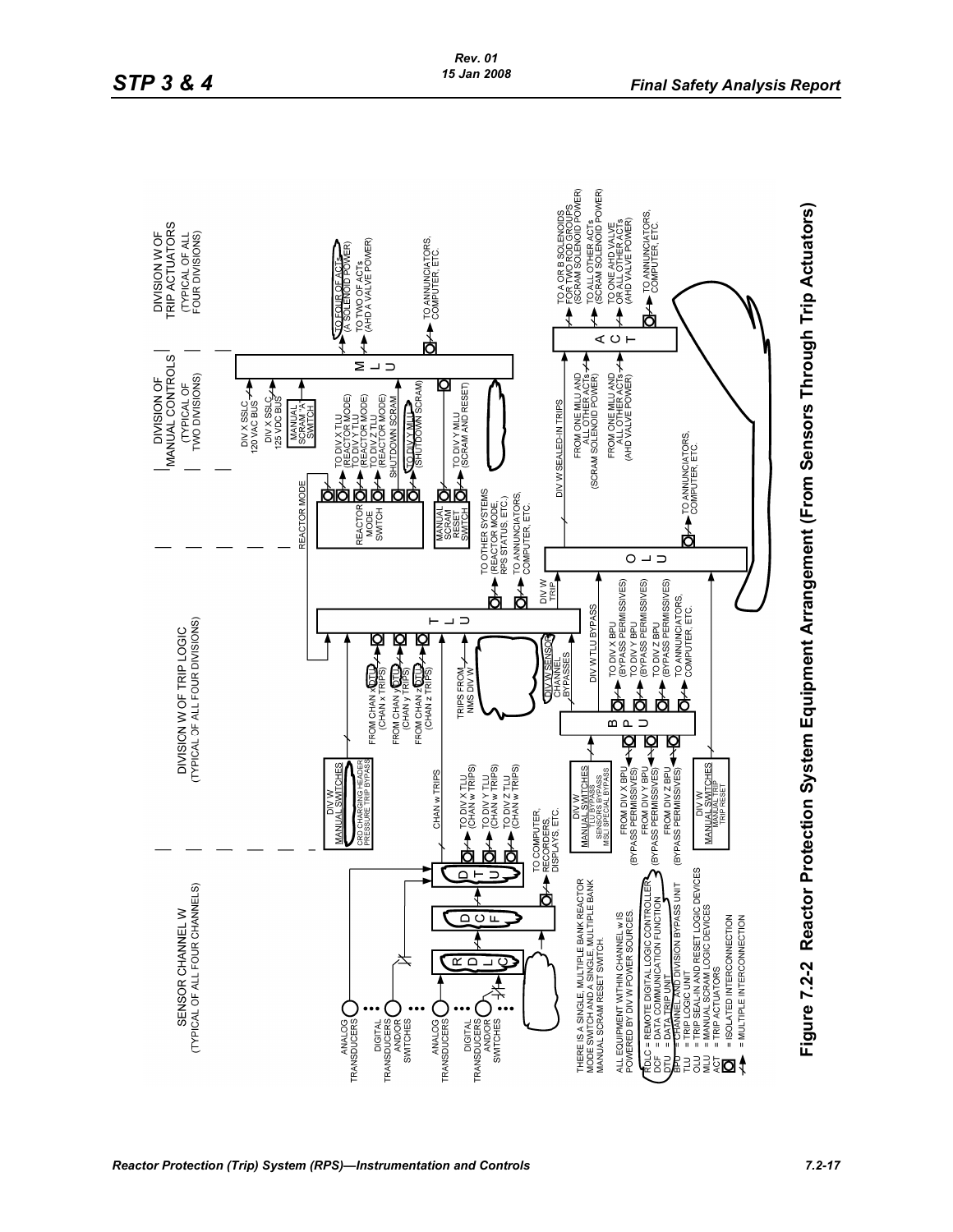

(TYPICAL OF ALL FOUR DIVISIONS)